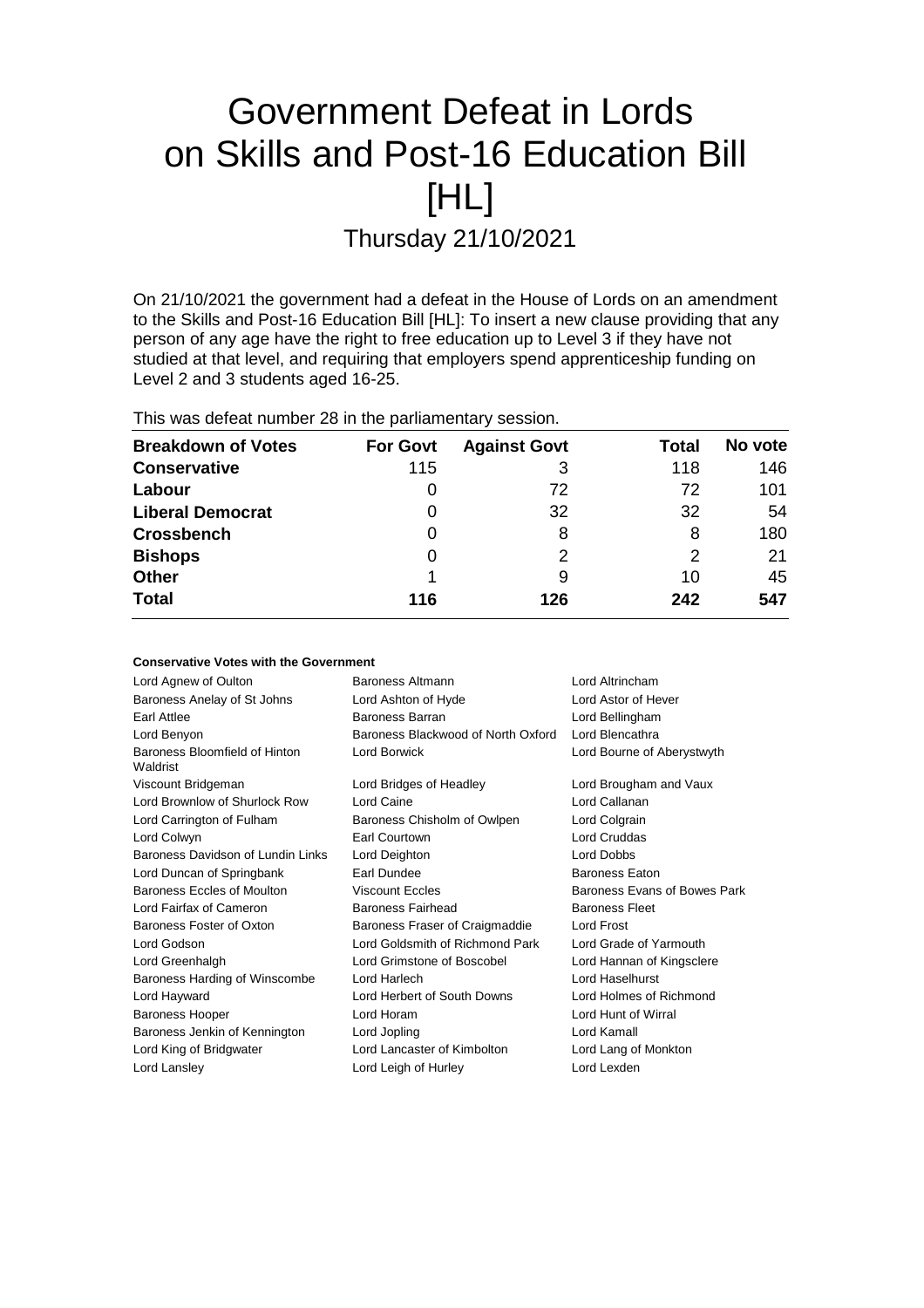| Lord Lingfield                 | Lord Mackay of Clashfern         | Baroness Manzoor         |
|--------------------------------|----------------------------------|--------------------------|
| <b>Baroness McGregor-Smith</b> | Baroness Morgan of Cotes         | Lord Moylan              |
| Lord Naseby                    | Lord Nash                        | Baroness Neville-Jones   |
| Baroness Neville-Rolfe         | Lord O'Shaughnessy               | Lord Parkinson of Whitle |
| <b>Baroness Pidding</b>        | Lord Popat                       | Lord Randall of Uxbridge |
| <b>Baroness Rawlings</b>       | <b>Baroness Redfern</b>          | Lord Ribeiro             |
| Viscount Ridley                | Lord Risby                       | Lord Robathan            |
| Baroness Sanderson of Welton   | Lord Sandhurst                   | Lord Sarfraz             |
| Lord Sassoon                   | Baroness Scott of Bybrook        | Baroness Seccombe        |
| Lord Selkirk of Douglas        | Baroness Shackleton of Belgravia | Lord Sharpe of Epsom     |
| Lord Sheikh                    | Lord Sherbourne of Didsbury      | Lord Smith of Hindhead   |
| Lord Spencer of Alresford      | Baroness Stedman-Scott           | Lord Stewart of Dirleton |
| Baroness Sugg                  | Lord Suri                        | Lord True                |
| Lord Udny-Lister               | Baroness Vere of Norbiton        | Baroness Verma           |
| Lord Vinson                    | Lord Wei                         | Lord Wharton of Yarm     |
| Baroness Williams of Trafford  | Lord Wolfson of Tredegar         | Lord Young of Cookham    |
| Viscount Younger of Leckie     |                                  |                          |
|                                |                                  |                          |

of Whitley Bay<br>Uxbridge

### **Conservative Votes against the Government**

Lord Clarke of Nottingham **Lord Cormack** Lord Cormack Lord Forsyth of Drumlean

#### **Labour Votes with the Government**

| <b>Labour Votes against the Government</b> |                                 |                                 |
|--------------------------------------------|---------------------------------|---------------------------------|
| Lord Adonis                                | Lord Alli                       | Lord Anderson of Swansea        |
| <b>Baroness Andrews</b>                    | Baroness Armstrong of Hill Top  | Lord Berkeley                   |
| Baroness Blake of Leeds                    | Lord Bradley                    | Lord Browne of Ladyton          |
| Lord Campbell-Savours                      | Lord Carter of Coles            | Baroness Chakrabarti            |
| Baroness Chapman of Darlington             | <b>Lord Coaker</b>              | Baroness Cohen of Pimlico       |
| Lord Collins of Highbury                   | <b>Baroness Corston</b>         | Lord Davies of Brixton          |
| <b>Baroness Donaghy</b>                    | <b>Baroness Drake</b>           | Lord Elder                      |
| Lord Falconer of Thoroton                  | Lord Foulkes of Cumnock         | <b>Baroness Golding</b>         |
| <b>Lord Grantchester</b>                   | Viscount Hanworth               | I ord Haworth                   |
| Baroness Hayman of Ullock                  | Baroness Hayter of Kentish Town | Baroness Healy of Primrose Hill |
| Lord Hendy                                 | <b>Baroness Henig</b>           | Lord Hollick                    |
| Lord Howarth of Newport                    | Lord Hunt of Kings Heath        | Baroness Jones of Whitchurch    |
| Lord Jordan                                | Lord Kennedy of Southwark       | Baroness Lawrence of Clarendon  |
| Lord Layard                                | Lord Levy                       | Lord Liddle                     |
| Baroness Lister of Burtersett              | Lord Maxton                     | Lord McAvoy                     |
| Lord McConnell of Glenscorrodale           | Baroness McIntosh of Hudnall    | Lord McNicol of West Kilbride   |
| <b>Baroness Merron</b>                     | Lord Monks                      | Baroness Osamor                 |
| Lord Pendry                                | <b>Baroness Pitkeathley</b>     | <b>Baroness Prosser</b>         |
| Baroness Quin                              | Baroness Ramsay of Cartvale     | <b>Baroness Rebuck</b>          |
| Baroness Ritchie of Downpatrick            | Lord Rosser                     | <b>Baroness Sherlock</b>        |
| Lord Sikka                                 | Baroness Smith of Basildon      | Lord Snape                      |
| Viscount Stansgate                         | <b>Baroness Thornton</b>        | Lord Touhig                     |
| Lord Tunnicliffe                           | Baroness Warwick of Undercliffe | <b>Baroness Wheeler</b>         |
| <b>Baroness Wilcox of Newport</b>          | Lord Wood of Anfield            | Baroness Young of Old Scone     |

#### **Liberal Democrat Votes with the Government**

## **Liberal Democrat Votes against the Government**

Lord Addington **Baroness Barker** Lord Beith **Baroness Barker** Baroness Bonham-Carter of Yarnbury Baroness Brinton Lord Campbell of Pittenweem Lord Chidgey **Lord Clement-Jones** Baroness Garden of Frognal Earl Glasgow **Baroness Grender** Baroness Hamwee